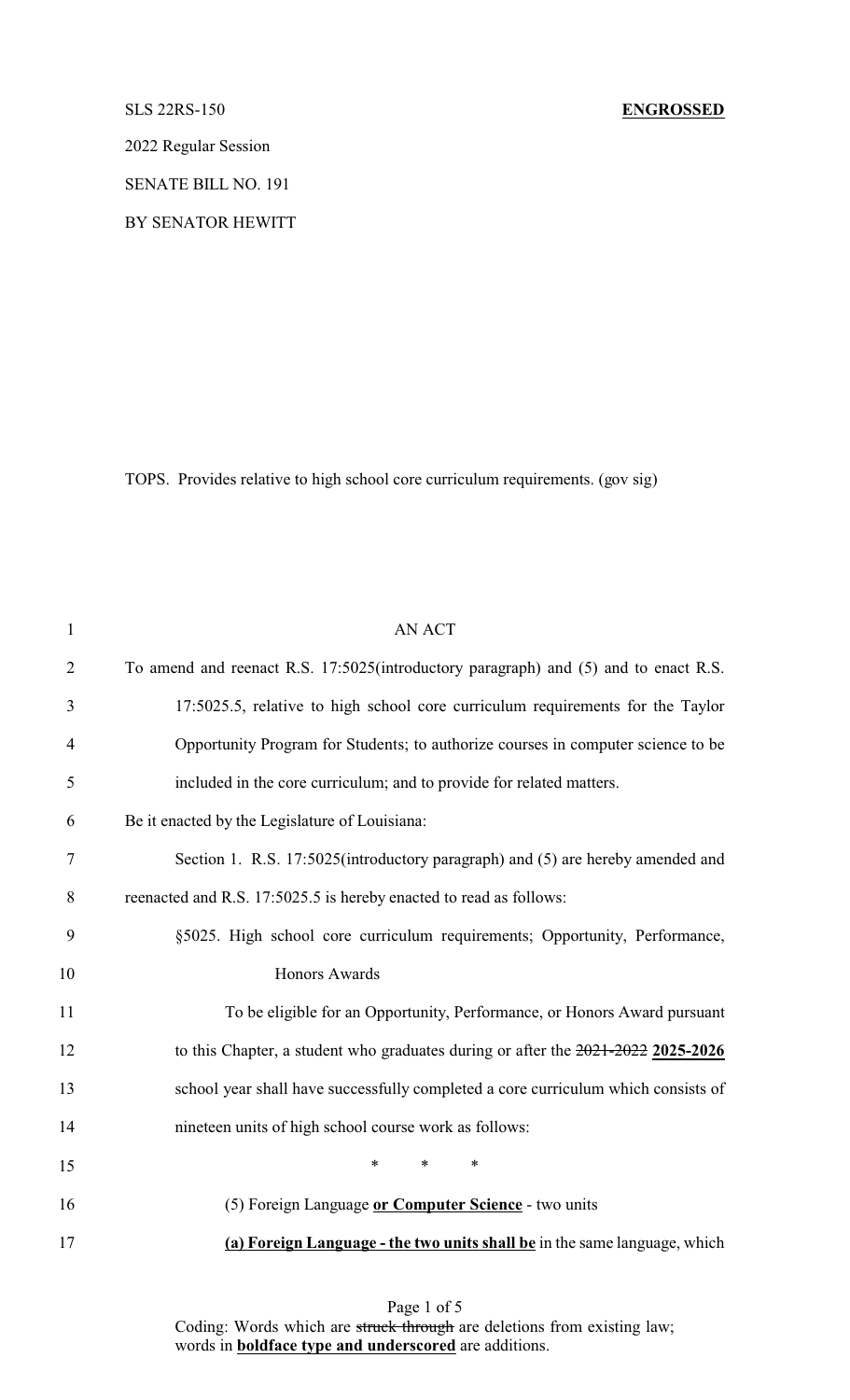| 1              | may include the following: AP Chinese Language and Culture, AP French Language |
|----------------|--------------------------------------------------------------------------------|
| $\overline{2}$ | and Culture, AP German Language and Culture, AP Italian Language and Culture,  |
| 3              | AP Japanese Language and Culture, AP Latin, AP Spanish Language and Culture,   |
| 4              | French IV IB, French V IB, Spanish IV IB, and Spanish V IB.                    |
| 5              | (b) Computer Science - the two units shall be in principles, coding, and       |
| 6              | programming, which may include the following: Computer Science I, Computer     |
| 7              | Science II, Fundamentals of HTML, CSS, and JavaScript (Level 1), Advanced      |
| 8              | JavaScript, Functional Programming, and Web Development (Level 2), AP          |
| 9              | Computer Science A, AP Computer Science Principles, Computer Science Year      |
| 10             | <b>One IB, and Computer Science Year Two IB.</b>                               |
| 11             | *<br>$\ast$<br>$\ast$                                                          |
| 12             | curriculum requirements; Opportunity,<br>High<br>school<br>§5025.5.<br>core    |
| 13             | Performance, Honors Awards; students graduating 2021-2022                      |
| 14             | through 2025-2026 school year                                                  |
| 15             | To be eligible for an Opportunity, Performance, or Honors Award                |
| 16             | pursuant to this Chapter, a student who graduates during the 2021-2022         |
| 17             | through the 2025-2026 school year shall have successfully completed a core     |
| 18             | curriculum which consists of nineteen units of high school course work as      |
| 19             | follows:                                                                       |
| 20             | (1) English - Four Units                                                       |
| 21             | (a) English I.                                                                 |
| 22             | (b) English II.                                                                |
| 23             | (c) One unit chosen from the following: English III, AP English                |
| 24             | Language Arts and Composition, or English III IB (Language A or Literature     |
| 25             | and Performance).                                                              |
| 26             | (d) One unit chosen from the following: English IV, AP English                 |
| 27             | Literature and Composition, or English IV IB (Language A or Literature and     |
| 28             | Performance).                                                                  |
| 29             | (2) Mathematics - Four Units                                                   |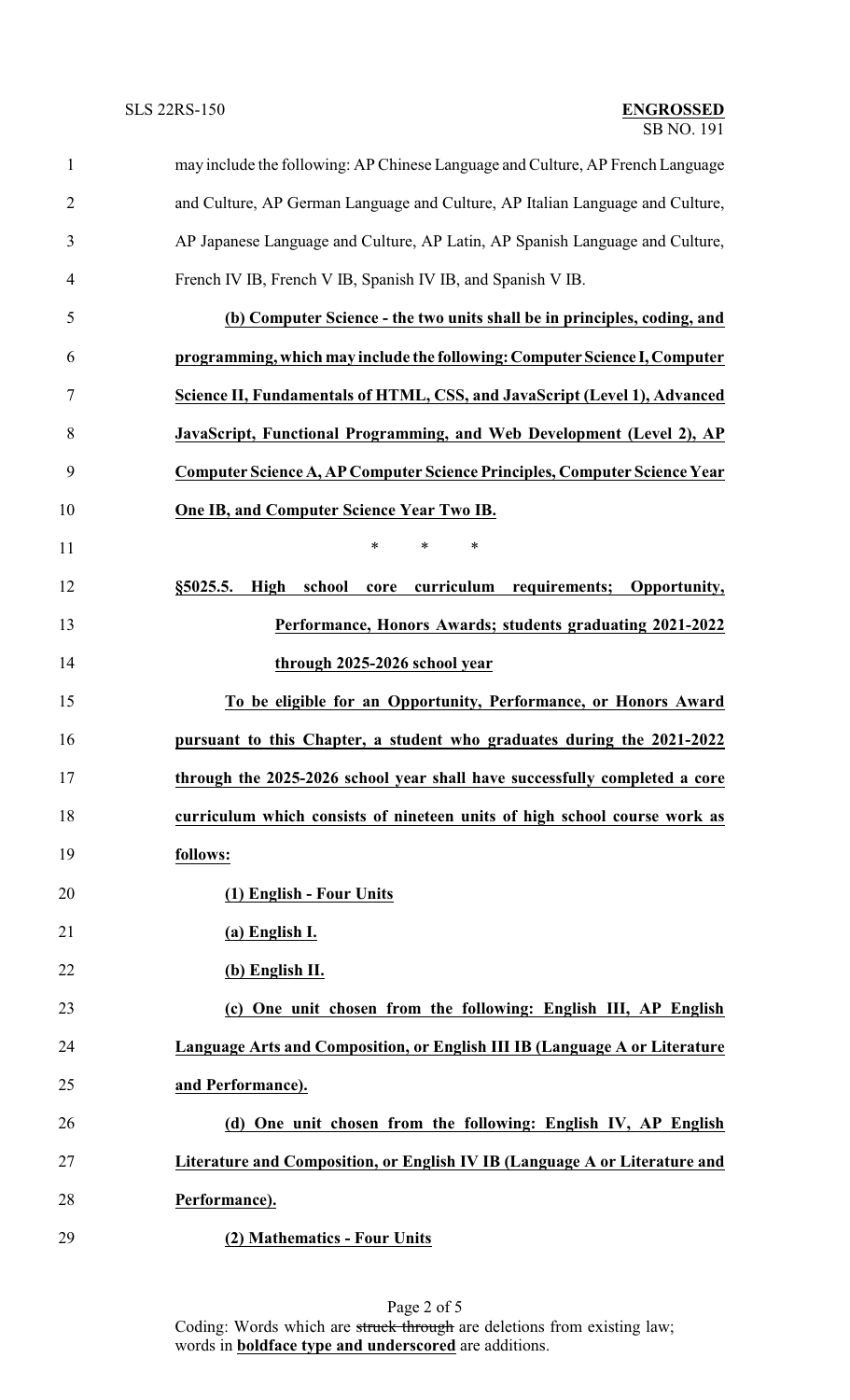| $\mathbf{1}$   | (a) Algebra I (one unit), Geometry (one unit), and Algebra II (one unit).        |
|----------------|----------------------------------------------------------------------------------|
| $\overline{2}$ | Integrated Mathematics I, Integrated Mathematics II, and Integrated              |
| 3              | Mathematics III may be substituted for the Algebra I, Geometry, and Algebra      |
| $\overline{4}$ | II sequence.                                                                     |
| 5              | (b) One unit chosen from the following: Algebra III; Advanced Math               |
| 6              | Functions and Statistics, Advanced Math-Pre-Calculus, Pre-Calculus, or Math      |
| $\tau$         | Methods I IB (Mathematical Studies SL); Calculus, AP Calculus AB, or Math        |
| 8              | Methods II IB (Mathematics SL); AP Calculus BC; Probability and Statistics       |
| 9              | or AP Statistics; IB Further Mathematics HL; IB Mathematics HL.                  |
| 10             | (3) Science - Four Units                                                         |
| 11             | (a) Biology I.                                                                   |
| 12             | (b) Chemistry I.                                                                 |
| 13             | (c) Two units chosen from the following: Earth Science; Environmental            |
| 14             | Science; Physical Science; Agriscience I and Agriscience II (one unit combined); |
| 15             | Chemistry II, AP Chemistry, or IB Chemistry II; AP Environmental Science,        |
| 16             | or IB Environmental Systems; Physics I, AP Physics I, AP Physics B, or IB        |
| 17             | Physics I; AP Physics C: Electricity and Magnetism, AP Physics C: Mechanics,     |
| 18             | IB Physics II, or AP Physics II; Biology II, AP Biology, or IB Biology II.       |
| 19             | (4) Social Studies - Four Units                                                  |
| 20             | (a) One unit chosen from the following: U.S. History, AP US History, or          |
| 21             | <b>IB US History.</b>                                                            |
| 22             | (b) One unit chosen from the following: Civics, Government, AP US                |
| 23             | Government and Politics: Comparative, AP US Government and Politics:             |
| 24             | <b>United States.</b>                                                            |
| 25             | (c) Two units chosen from the following: Western Civilization, European          |
| 26             | History, or AP European History; World Geography, AP Human Geography,            |
| 27             | or IB Geography; World History, AP World History, or World History IB;           |
| 28             | History of Religion; IB Economics, Economics, AP Macroeconomics, or AP           |
| 29             | <b>Microeconomics; African American History.</b>                                 |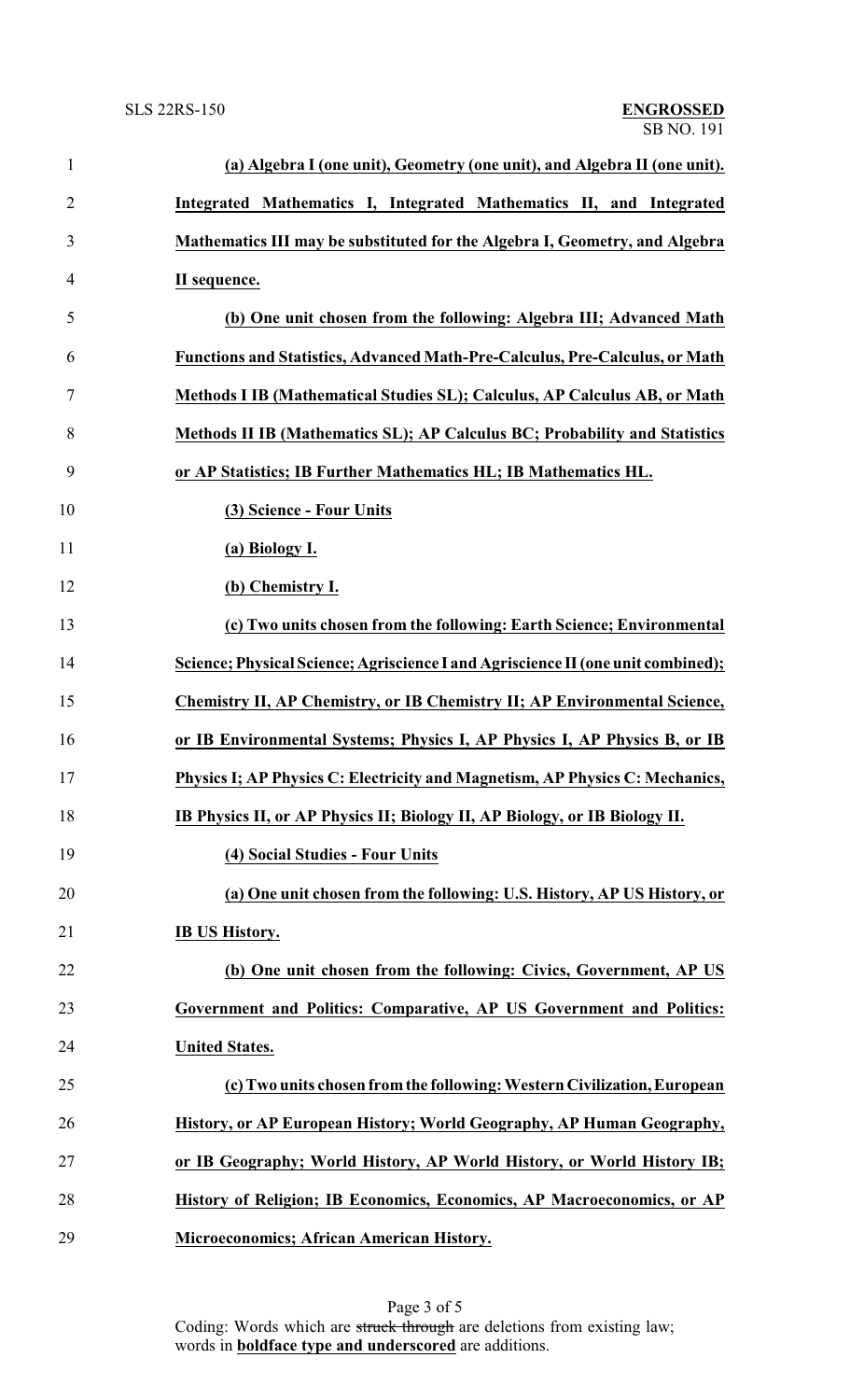| $\mathbf{1}$   | (5) Foreign Language - two units in the same language, which may                              |
|----------------|-----------------------------------------------------------------------------------------------|
| $\overline{2}$ | include the following: AP Chinese Language and Culture, AP French Language                    |
| 3              | and Culture, AP German Language and Culture, AP Italian Language and                          |
| $\overline{4}$ | Culture, AP Japanese Language and Culture, AP Latin, AP Spanish Language                      |
| 5              | and Culture, French IV IB, French V IB, Spanish IV IB, and Spanish V IB.                      |
| 6              | (6) Art - one unit chosen from the following: Performance course in                           |
| $\tau$         | Music, Dance, or Theatre; Fine Arts Survey; Art I, II, III, and IV; Talented Art              |
| 8              | I, II, III, and IV; Talented Music I, II, III, and IV; Talented Theater Arts I, II,           |
| 9              | III, and IV; Speech III and Speech IV (one unit combined); AP Art History; AP                 |
| 10             | Studio Art: 2-D Design; AP Studio Art: 3-D Design; AP Studio Art: Drawing;                    |
| 11             | AP Music Theory; Film Study I IB; Film Study II IB; Music I IB; Music II IB;                  |
| 12             | Art Design III IB; Art Design IV IB; Theatre I IB; or Drafting.                               |
| 13             | (7) For the purposes of this Section, any core curriculum course that is                      |
| 14             | taken by a student who has been identified as gifted pursuant to State Board of               |
| 15             | Elementary and Secondary Education policy and that is taken in fulfillment of                 |
| 16             | the student's Individualized Education Program shall be considered a gifted                   |
| 17             | course and shall fulfill the core curriculum requirement in its given subject                 |
| 18             | area.                                                                                         |
| 19             | Section 2. This Act shall become effective upon signature by the governor or, if not          |
| 20             | signed by the governor, upon expiration of the time for bills to become law without signature |
| 21             | by the governor, as provided by Article III, Section 18 of the Constitution of Louisiana. If  |
| 22             | vetoed by the governor and subsequently approved by the legislature, this Act shall become    |
| 23             | effective on the day following such approval.                                                 |

The original instrument and the following digest, which constitutes no part of the legislative instrument, were prepared by Cheryl Serrett.

|                  | <b>DIGEST</b>        |        |
|------------------|----------------------|--------|
| SB 191 Engrossed | 2022 Regular Session | Hewitt |

Present law provides for a high school core curriculum that is required for a student to be eligible for a Taylor Opportunity Program for Students (TOPS) award. Present law requires two units of foreign language that are in the same language.

Proposed law provides that students graduating during or after the 2025-2026 school year,

Page 4 of 5 Coding: Words which are struck through are deletions from existing law; words in **boldface type and underscored** are additions.